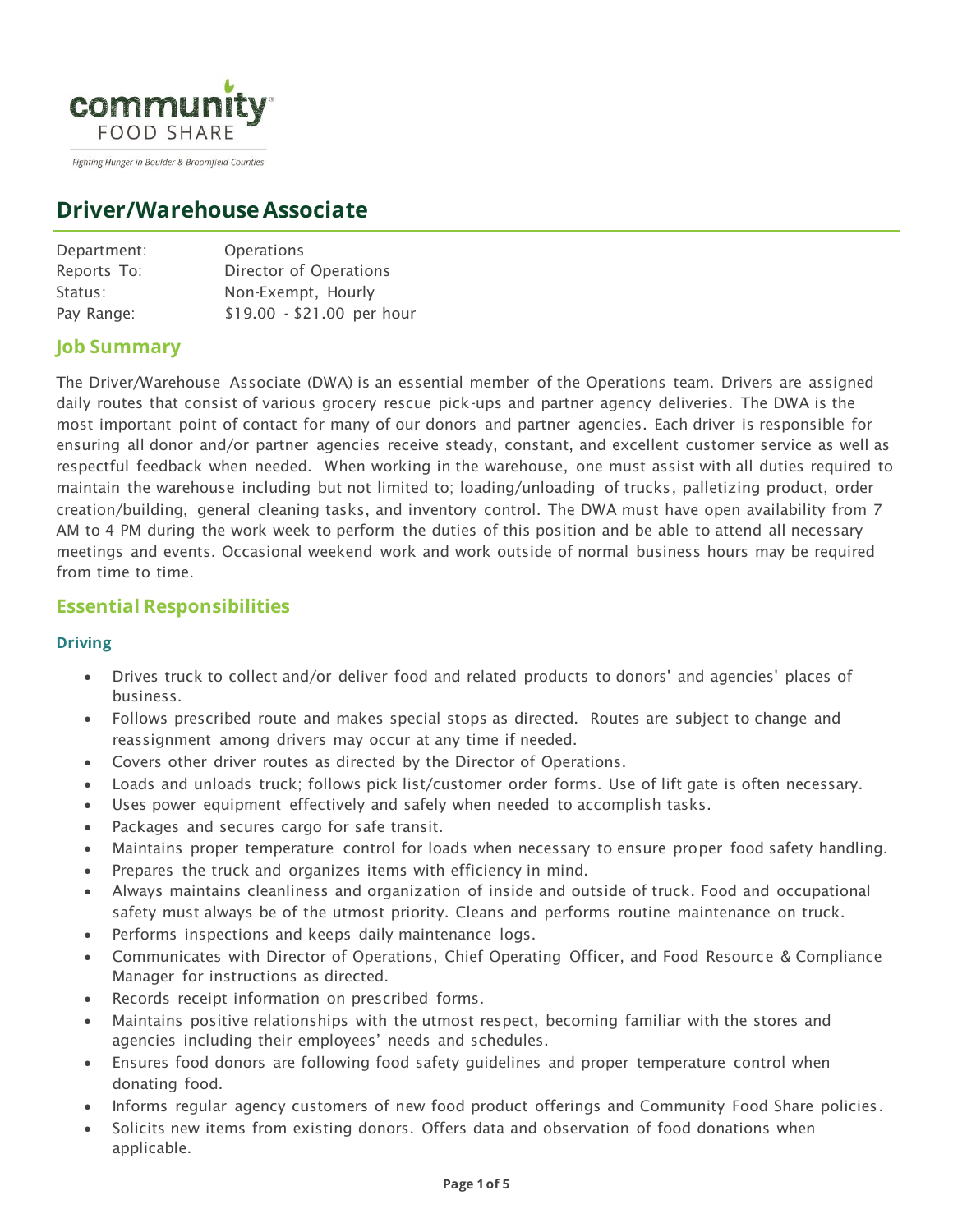- Listens to and reports service complaints without adding to or embellishing the message.
- Reports all vehicle problems or repairs needed.
- Performs emergency roadside repairs, when possible, as training and safety permits, and only when authorized by the Director of Operations.
- Maintains adequate fuel levels using authorized vendors.
- Follows safety procedures (food handling, personal safety, safety of others, vehicle, and equipment safety).
- Trains and oversees volunteers when necessary.

#### **Warehouse Operations**

- Maintains clean dock and loading area, assisting in all warehouse cleaning initiatives.
- Completes paperwork related to pre-trip inspections, inbound inspections, product inspections, and cleaning logs in accordance with AIB and Feeding America Audit standards.
- Operates warehouse equipment including forklifts, manual pallet jacks, scissor lifts, and electric pallet jacks.
- Assists with any shipping and receiving tasks as directed.
- Assists wits food drive and food rescue pick-ups and drop offs as directed.
- Assists with local farms and garden deliveries and pick-ups as directed.
- Stocks, sorts, organizes, and weighs food.
- Records and pulls client agency orders.
- Accurately records daily pickups into an Excel spreadsheet in a timely manner when applicable.
- Assists clients and volunteers in the warehouse when needed.
- Assures that perishable food/produce is handled properly and punctually, as directed.
- May perform routine building maintenance tasks.
- Assists with event set up and tear down as requested.

#### **Culture**

- Promotes collaboration and communication among all Community Food Share staff to ensure successful program implementation and ongoing program support.
- Considers the benefits and consequences to their peer team when acting, openly shares ideas and information with others, effectively completes work activities with and through others, helps others achieve goals and complete work to meet the needs of the team and the organization.
- Ensures own work is accurate and timely and operates with a culture of accountability while maintaining customer service to donors, participants, volunteers, and other stakeholders — external and internal  $-$  as a priority.

#### **Travel**

- May drive for Mobile Pantry as a rotational or assigned driver.
- May travel to CFS sponsored events and/or food drives.
- Travel locally in service area may be required, as well as occasional overnight travel for events and conferences.

The above is a fair representation of the duties and responsibilities for this position but is not meant to be all *inclusive. Other duties may from time to time be assigned at the discretion of the Director of Operations or the Chief Operating Officer*

# **Qualifications & Skills**

Alignment with Community Food Share's mission and a compassionate appreciation for hunger issues are essential to the successful performance of all responsibilities. The requirements listed below are representative of the knowledge, skills, and/or abilities required to successfully perform the essential functions of this job: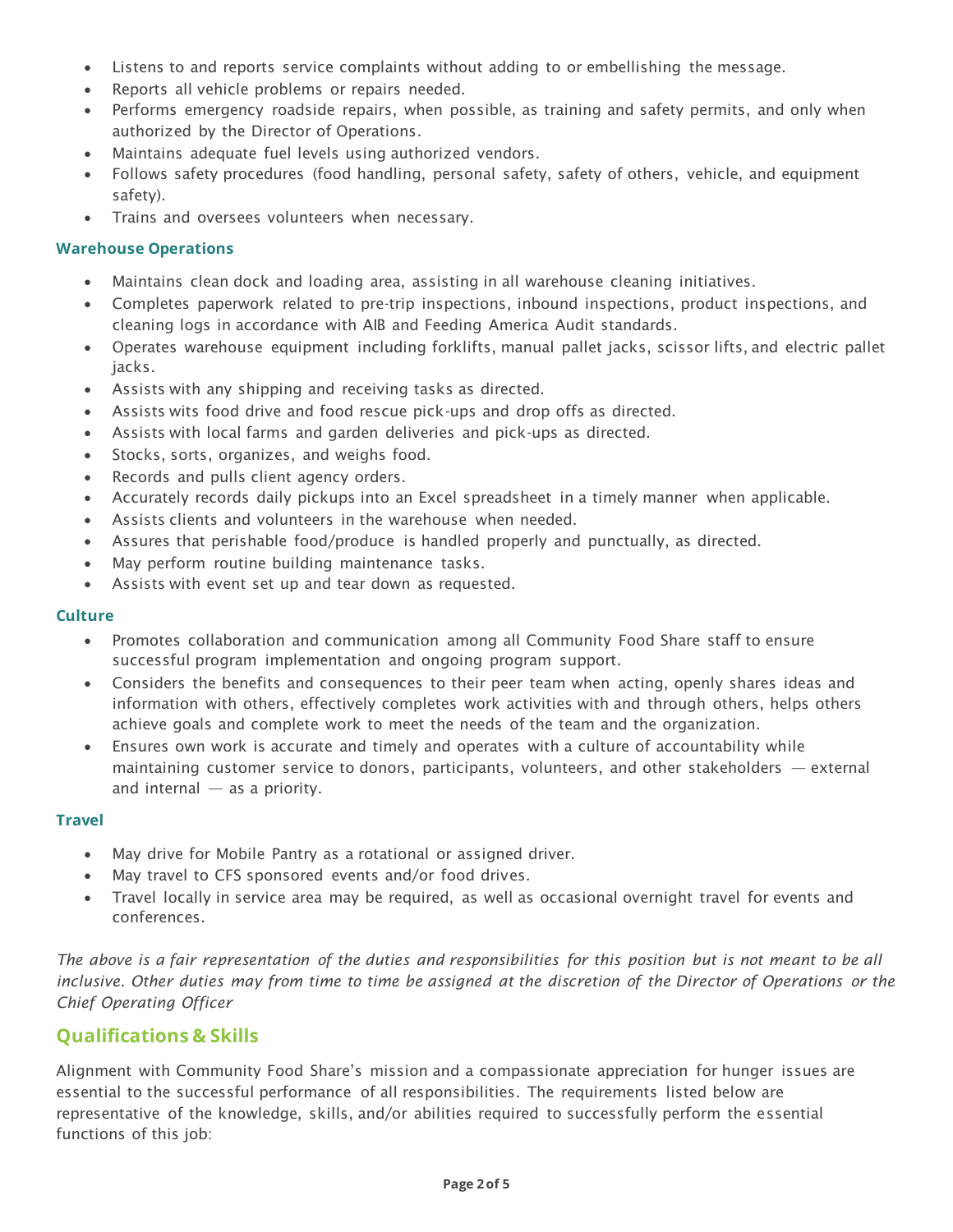#### **Education and Experience**

- High school diploma or general education degree (GED) preferred.
- CDL is not required.
- One to three years related driving and warehouse experience and/or training.
- Box truck (20 to 26 ft. with lift gate) driving experience.
- Experience in the food/produce handling business preferred. ServSafe knowledge is preferred.
- Valid Colorado Driver's license, a good driving record and acceptable MVR.

#### **Skills and Abilities**

- Time Management ability to organize and schedule a route to optimize time and travel distances.
- Excellent Customer Service skills.
- Safe driving skills.
- Power equipment operations.
- Prioritizing and managing time.
- Operate a 20–26-foot truck with lift gate, drive in adverse weather conditions, and negotiate narrow access areas.
- Ability to fill out forms and write routine reports.
- Basic computer skills, understanding of tech.

#### **Knowledge**

- Warehouse and CFS Safety Rules.
- MS Office Suite including knowledge of Excel, Word, PowerPoint, Teams, and Outlook.
- Knowledge of Boulder and Broomfield counties.
- Safe food handling procedures must be ServSafe Food Handler certified within 12 months of hire.
- Safely operates warehouse equipment (fork trucks, electric and manual pallet jacks, lift, scissors lift, cardboard baler, power washer, etc.)
- Successfully completes specialized training on warehouse equipment and trucks after hire.
- Read, write, and speak English fluently.

#### **Behaviors**

- Personable.
- Flexible and adaptable.
- Attentive to detail.
- Commitment to and passionate about the organization's mission and vision; persuasive communicator.
- Delivers a message without agenda.
- Uses good judgment and discretion.
- Possesses strong ethical character.
- Works cooperatively and effectively with other Community Food Share staff and volunteers in a collaborative environment.
- Self-reliant, good problem solver results oriented.
- Provides excellent customer service to internal and external stakeholders.
- Gives and receives feedback in a respectful and productive way.
- Always represents Community Food Share in a professional manner under a variety of conditions.
- Works independently with minimal supervision.
- Always maintains safety as a priority.

## **Interpersonal Skills**

Alternative or combined skills in understanding, negotiating, and/or influencing people are important in achieving job objectives, causing action, collaborating with others, or changing behavior; and, skills of persuasiveness, influence, or assertiveness, as well as sensitivity to the point of view of others. Cultural competency, generational, gender and cultural sensitivity are recommended for success in this position.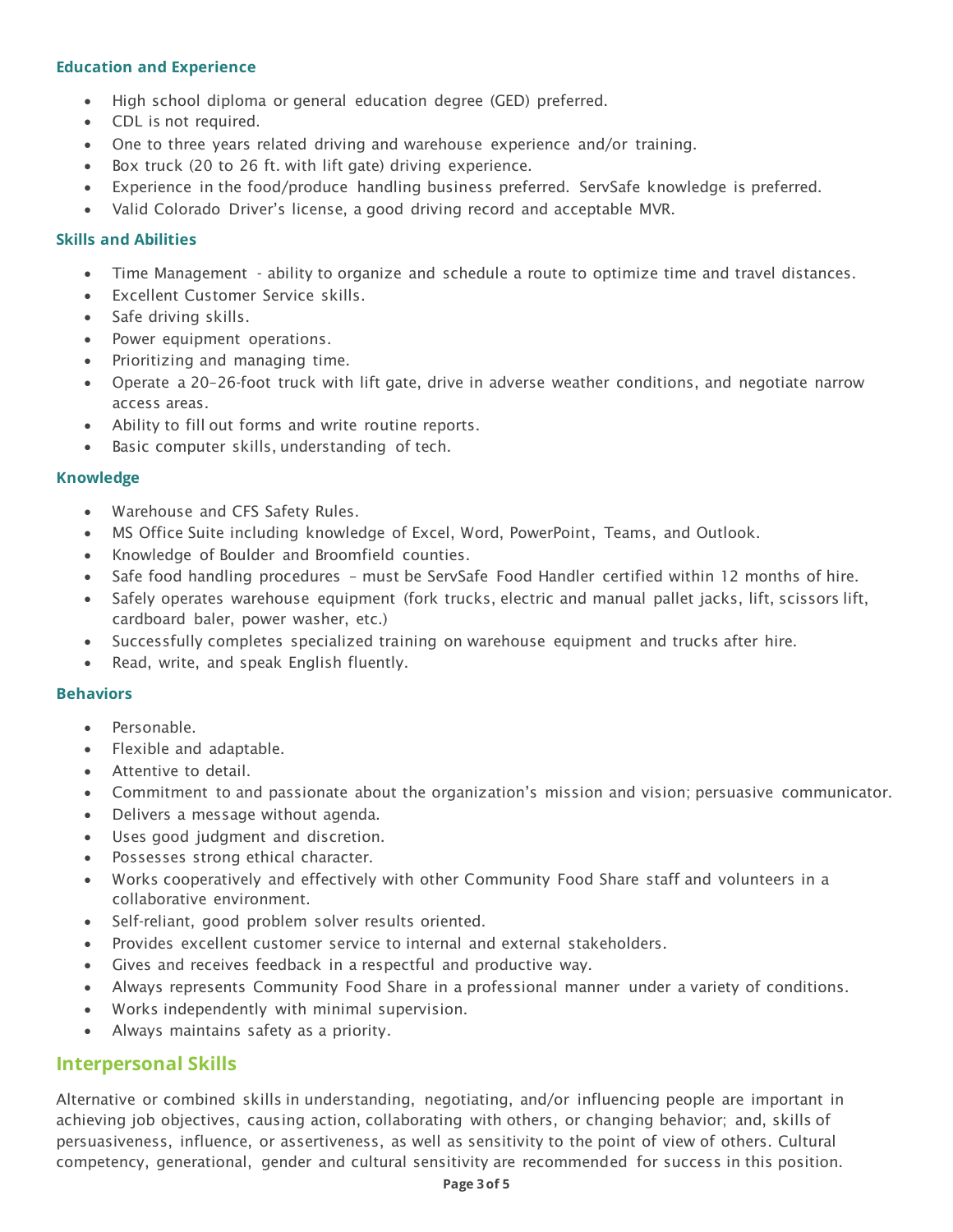# **Physical Demands**

While performing the duties of this job, the employee is regularly required to sit, stand, bend, kneel, push, pull, stoop, climb ladders, balance, walk for extended periods of time; use hands to finger, grasp, carry, handle, or feel; reach with hands and arms above the shoulder; be able to taste and smell; and hear with or without aid. The employee may lift, leverage, and/or move up to 65 pounds repetitively and consistently. Travel with mobile pantry operations, or other business-related needs could be required. Specific vision abilities required by this job include close vision, peripheral vision, depth perception and distance vision.

The physical demands described here are representative of those to be met by an employee to successfully perform the essential functions of this job. This listing may not cover all conditions an employee may encounter in the performance of the essential functions of this position.

# **Work Schedule**

Generally, the work week is Monday through Friday 7:00 AM-3:30 PM; however, occasional weekends and evenings may be required to achieve the goals of the department.

## **Health Related Event Protocol**

The Health-Related Event Protocol is in effect anytime required by federal, state, or local health orders, or as required by the organization for public safety.

Special Workplace Precautions: In accordance with CDC and Boulder County Public Health Department recommended health and wellness precautions, Community Food Share may implement the following:

- 1. Masks which properly cover the nose, mouth and chin are always required while inside the facility except while in private offices. Cubicles are not considered private offices.
- 2. 6-foot social distancing is required in all public and private areas of the facility.
- 3. Gatherings/meetings are limited to a size which allows for distancing within the space designated for this meeting.

Remote Work Eligibility: This position is classified as being ineligible for remote work as the essential duties of this position must be performed within the warehouse facility. (TEAM APPLE)

Vaccination: Community Food Share does not require proof of vaccination status. However, this position works directly with the public in the performance of core duties. Employees serving in public facing positions may be required to wear a mask and practice social distancing at certain mobile, donor, or agency facilities regardless of vaccination status. Further, vaccination status may be required by donor businesses, agencies, or other facilities. While this is not a requirement of Community Food Share, it may be a requirement of the donor business, agency, or facility where we perform our work. Those unable to comply with outside requirements, are required to speak directly with their supervisor or HR for assistance in this matter.

## **Work Environment**

Community Food Share operates in a working warehouse environment. While performing the duties of this job, the employee may be exposed to wet and/or humid conditions and moving equipment. The employee may be exposed to high, precarious places; outside weather conditions; and extreme cold in the walk-ins. The noise level in the work environment is usually moderate but may be loud with machinery and equipment in operation.

The work environment characteristics described above are representative of those an employee encounters while performing the essential functions of this job.

Reasonable accommodations may be made to enable qualified individuals to perform the essential functions of this position.